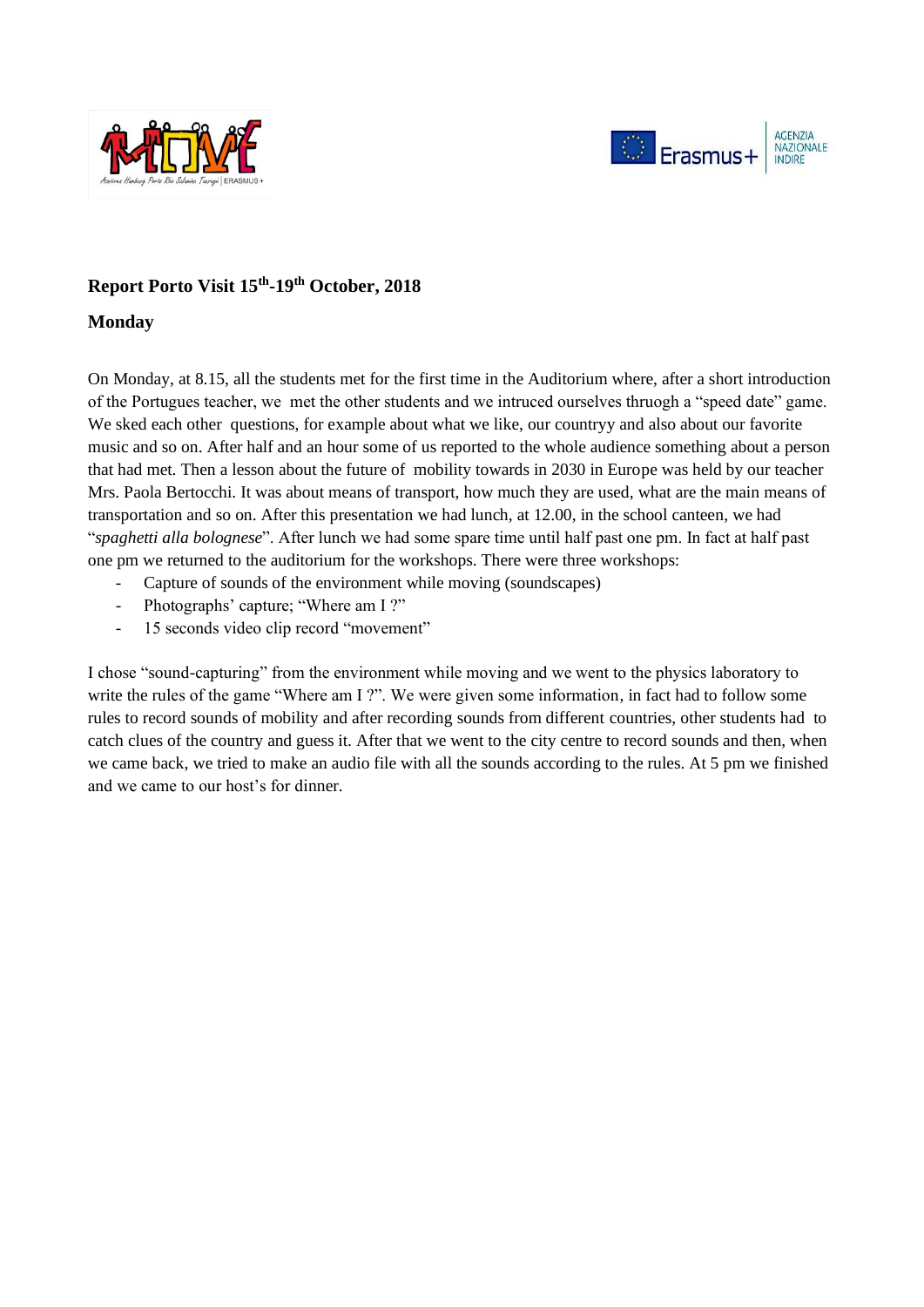

# **Tuesday**

On Tuesday 16th October went to Lisbon , in Lumiar where we joined some activities with the the company 'CIM Dance Company'. In the morning we took part in two different activities. Both of them concerning movement, in particular how people can communicate with others through movement. We also lingered over the concept of connection, how two people can create connections through movement.

The last activity we did was to create through our imagination some "body pictures" reproducing movement.

In the afternoon we saw the show " $3,50\times2,70$ " based on the original play "Kukunor" written by Eero Enquist. It was in Portuguese for a particular purpose : not all of us could understand so it was important to understand the body language, infact there were deaf and dumb people. Through body language, thanks to movement, everyone can communicate.

Later we went to the 'National Art Museum Garden' ( next to VoArte) to greet and thank CIM artists for their activities and they gave us a postcard as a present to remember this day.

At the end of the day we came back to Porto, where we spent the evening with our host families.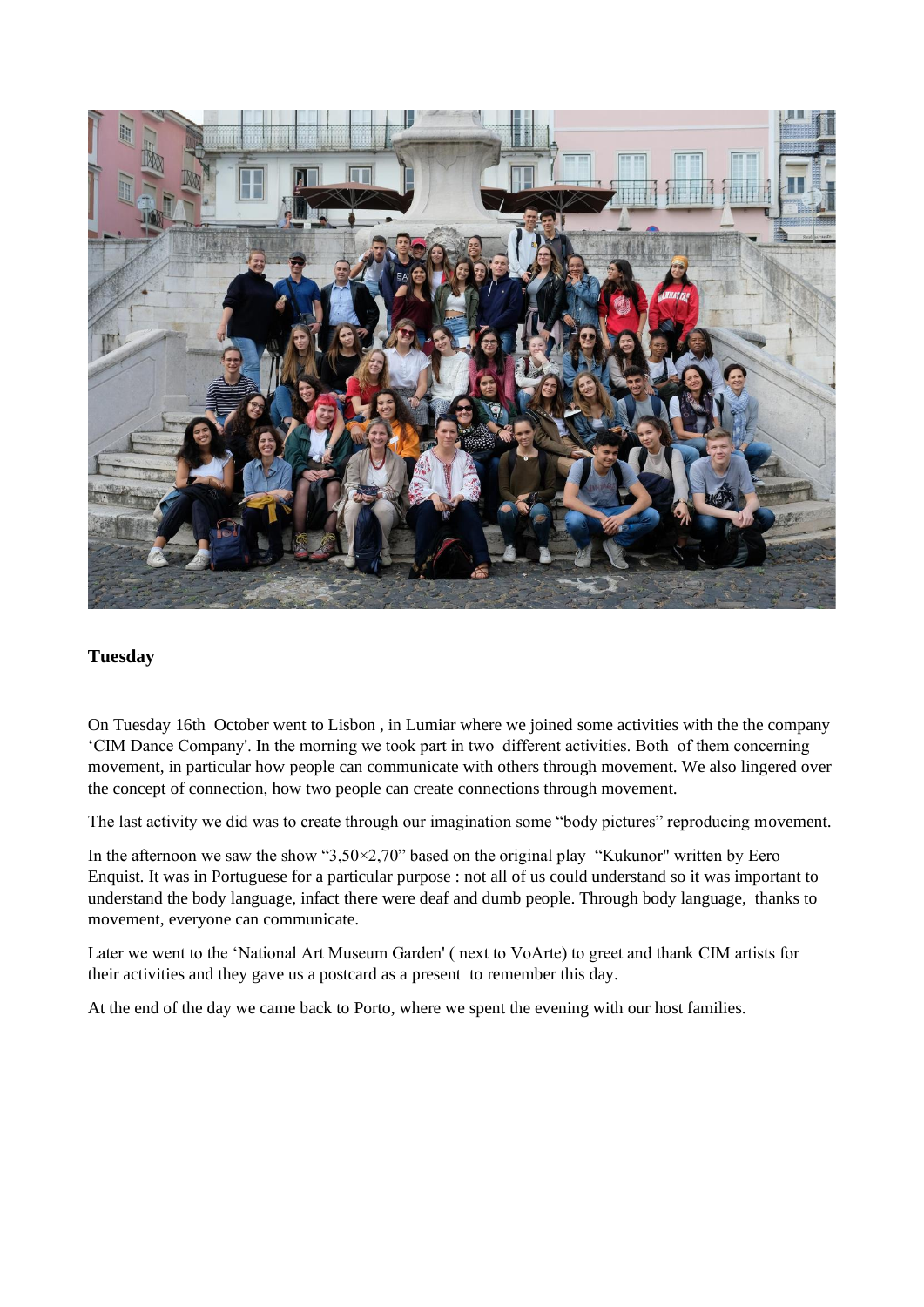

# **Wednesday**

On Wednesday morning we continued our projects and workshops. There were 4 different groups: - Environment -Video and Sound -Questionnaire and –Logo.

At 12.00 we went to the school canteen and we had lunch there. In the afternoon, we went to the University of Engineering of Porto. It was a 30 minutes walk from the school. There we attended a lecture about the concept of Entropy, different forms of energy and battery. At the end of the lecture the professor led us to the labs and there we made an amazing experiment with water. She showed us how to let a car go thanks to hydrogen, hydrogen was produced thanks to the process of hydrolysis. In the end, we went back to school and our hosts drove us back home for dinner. It has been a very intense and beautiful day!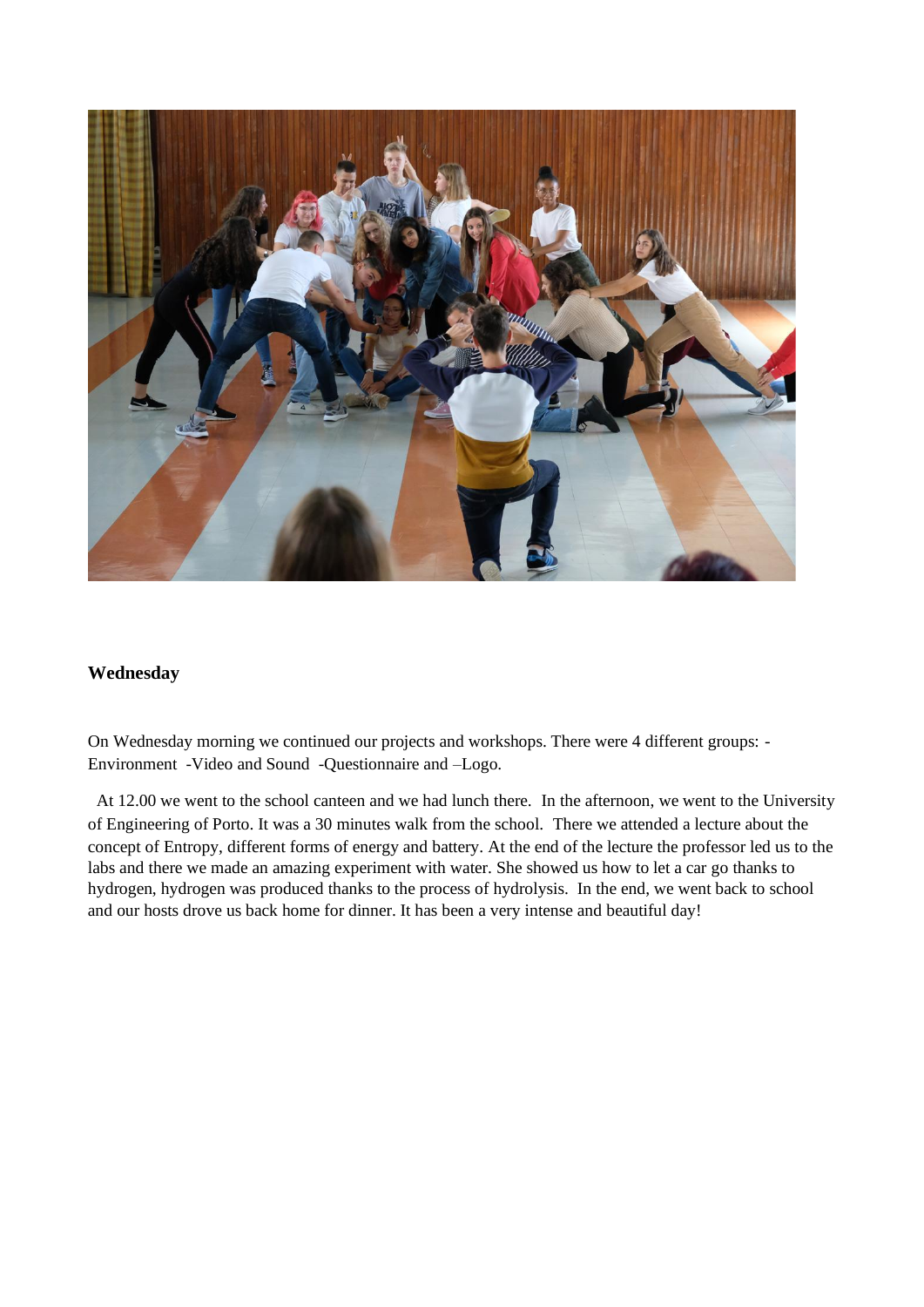

# **Thursday**

Thursday,  $18<sup>th</sup>$  was our fourth day in Porto. In the morning, after a quick meeting in the auditorium, where we organized the activities, we continued the jobs that we had started the day before:

- The creation of a logo for our Erasmus MOVE project
- The study of a more sustainable mobility in Europe 2030
- The creation of a qualitative questionnaire

I was in the third group which, from nine to twelve, we were in two other subgroups to create our questionnaire. I was with Andrej, a German student, Auguste, a Lithuanian girl and Emma, a French girl. I really liked this activity cause we had to think about a lot of questions and try to identify ourselves with the people who would answer this questionnaire. I also enjoyed this activity because we cooperated a lot and I had the opportunity to understand what other people think about the topic of mobility and also to discover new things about other countries and their people. For example I realized that in Germany people barely speak in the subway, while French underground is very noisy and crowded. After we got all together (Emma, Andrej, Auguste, Sara, Maria, a Greek girl, Leni, a German girl and me), we had a pretty interesting conversation on the reasons why we thought that questions were useful to our questionnaire.

At twelve o'clock we went to the canteen where we had lunch together, and then we moved to the bus station. It was the first time we took the bus that week and even if it took forty minutes to arrive at our destination, I liked it very much because I discovered a new example of transportation. For example, tickets in Portugal are different from Italy, because you can have a card to charge with the number of trips that you need to take. So after that trip, at about three pm, we arrived to the "SERRALVES MUSEUM OF CONTEMPORARY ART " where we visited two exhibitions:

- One at the museum, where we saw Robert Mapplethorpe's pictures
- Another one outside, in the park where we saw three Anish Kapoor's works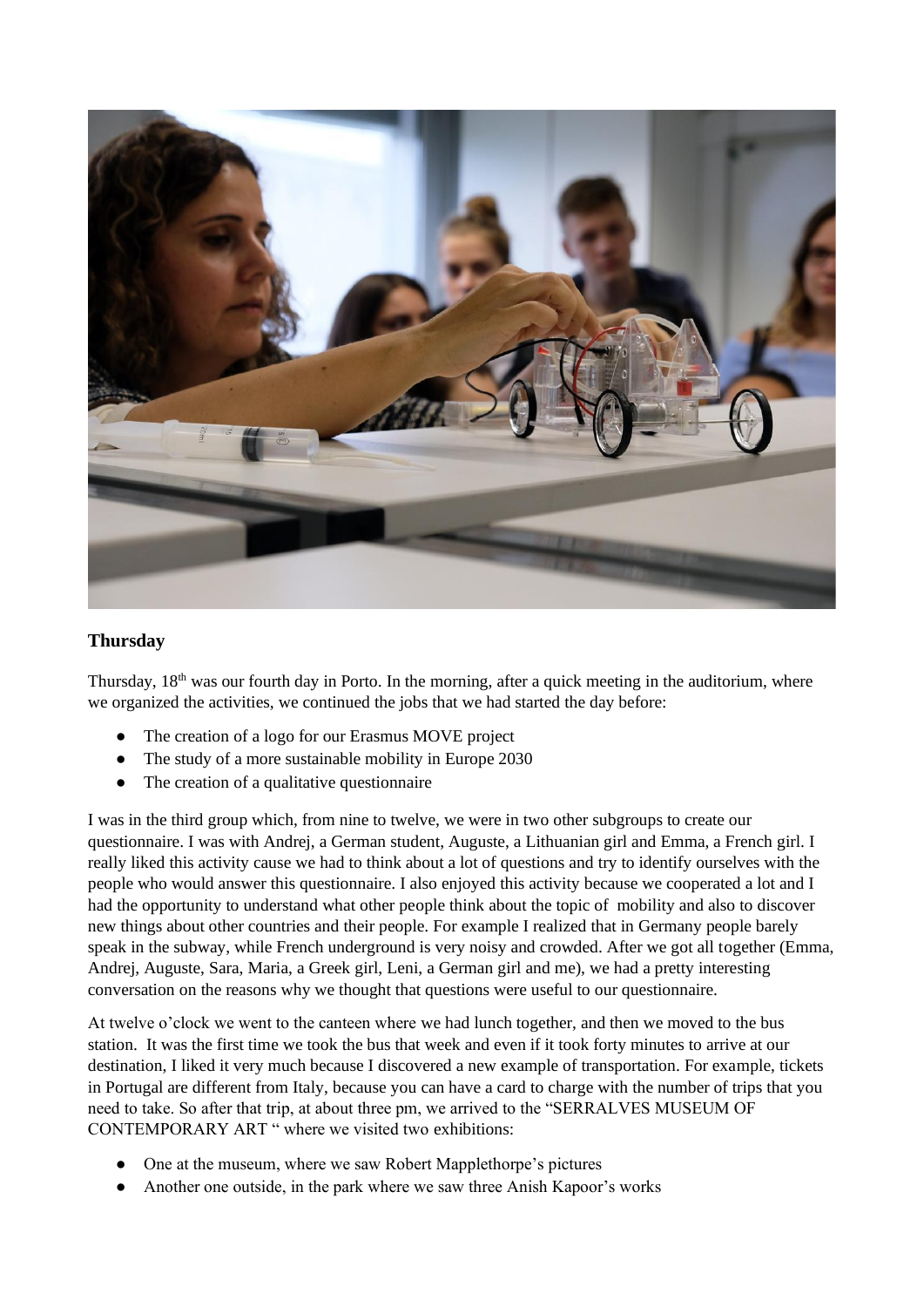In the first part of the visit we saw some pictures by Robert, like three pictures of a cup of coffee, some pictures of Patti Smith, his girlfriend, and a self-portrait. Also thanks to the guide, I could discover Robert's life and the real meaning behind his picture. I like this visit so much especially because of some photos which expressed the true meaning of movement like these three.

After visiting the exhibition at the museum, we visited the 'Sectional body' sculpture. This was built up with red PVC on a seven meters tall cube. This sculpture was really beautiful because you could experience it both from inside and from outside.

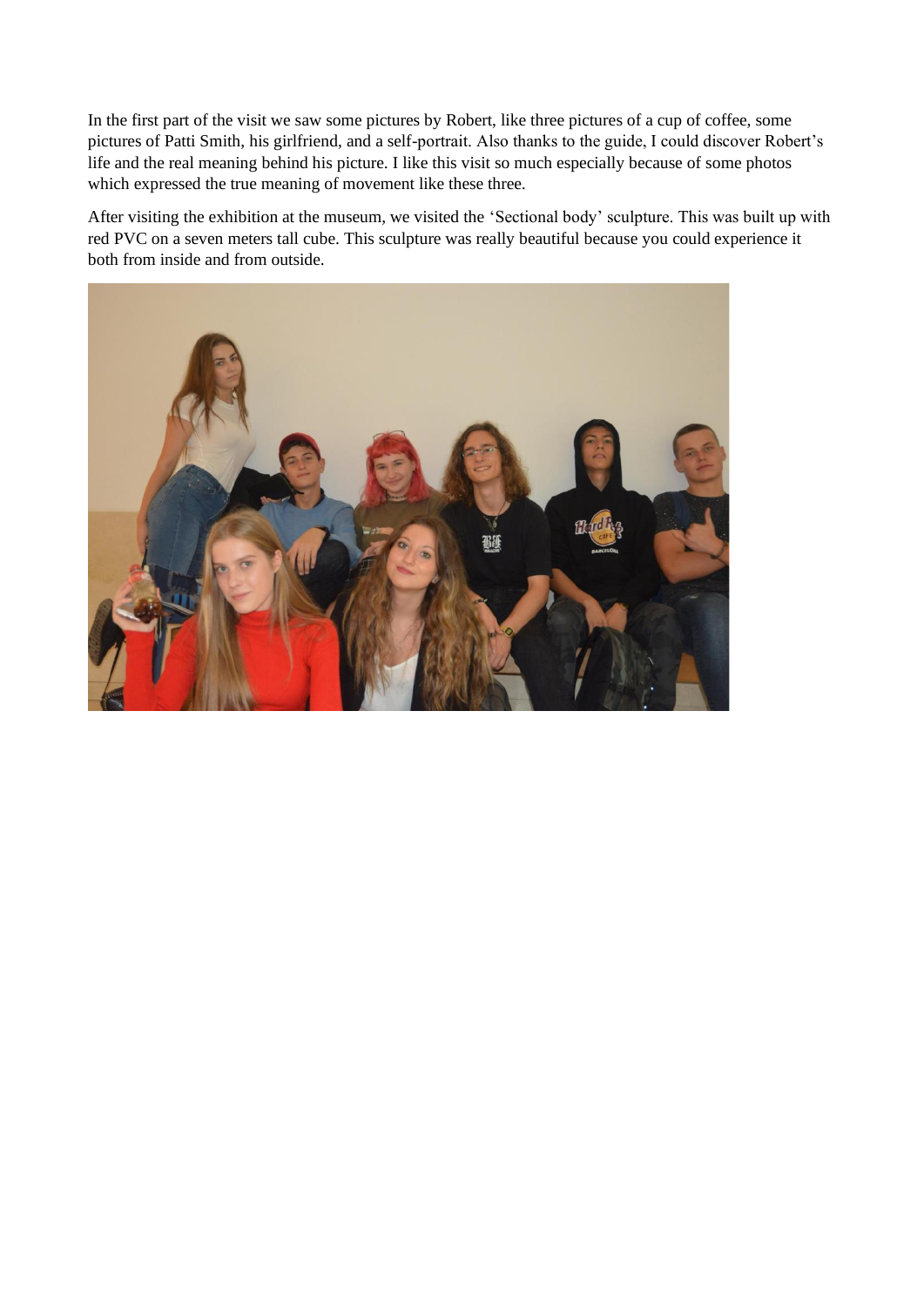

# **Friday**

On Friday morning we went to school at 8.30, we continued our workshops and then we prepared some power point presentations, we explained what we did to the other partners. We had lunch at school alltogether and in the afternoon we had free time. We went to the city center where some Portuguese guided us and then took us to the most beautiful and special places. We went to a garden in Gaia from which we could see Porto city, we were on the river side talking together about this experience and we went to some typical shops and bars. At dinner we went to Aliz, a restaurant where we could choose between two typical dishes from Portugal: *francesinha* and *bacalao*. Francesinha is made from bread, meat of all kinds, eggs and cheese, all covered with a spicy sauce. Bacalao is fried fish in particular way. We were very happy and food was delicious! After dinner we went to a very small bar where we had a drink, we spent time together.